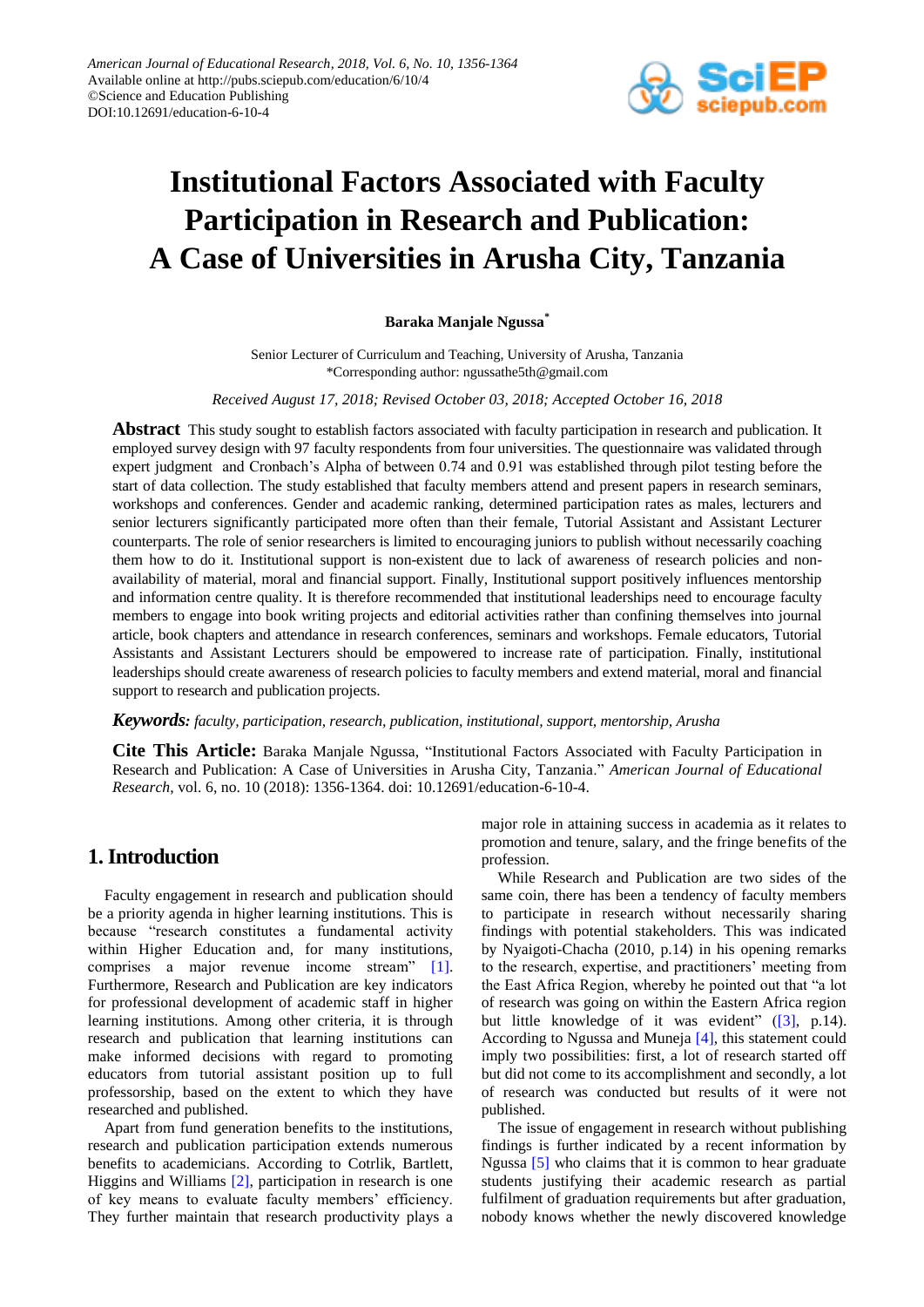and ideas have reached policy and decision makers to bring about transformation in this rapid changing word. As a result, great ideas end up in shelves where only a few from local environments can be able to access.

While there are numerous factors which may promote or hinder faculty participation in research and publication, student-educator ratios in higher learning institutions should not be undermined. Like many other countries, Tanzania has experienced rapid expansion of educational sector whereby the number of students in higher learning institutions has rapidly increased. "In a period of forty six years since independence, the education system in Tanzania has grown from only one institution of higher education in 1961 to more than 200 tertiary training institutions by December 2006" [\[6\].](#page-7-5) By the year 2016, Tanzania had 71 HLIs [\[7\]](#page-7-6)*.* According to Makulilo [\[8\],](#page-7-7) such increase does not correlate with increasing research demand to solve problems facing developing countries like Tanzania. Thus, faculty involvement in teaching while at the same time conducting research and publishing is one of current trends that demand researchers' attention.

Apart from student-educator ratio, mentorship, accessibility to information and institutional support are key factors that may be closely linked to the extent to which faculty members participate in research and publication.

The present study, therefore, sought to establish factors associated with faculty participation in research and publication in Arusha City, Tanzania. It was guided by four research questions namely;

- 1. What is the rate of faculty participation in research and publication among universities in Arusha City?
- 2. Is there significant difference in research and publication participation by faculty categorized according to their demographic factors?
- 3. What is perception of faculty members on factors associated with research and publication?
- 4. Is there significant association between participation in research and publication and selected institutional factors?

# **2. Related Literature and Studies**

This section reviews literature and studies under three major subtopics namely Mentorship, Accessibility to Information and Institutional Support

## **2.1. Mentorship**

Mentorship is a situation whereby experienced professionals extend their expertise to less-experienced ones in order to empower the less experienced to cope up with job demands and improve job performance. Previous studies indicate that "individuals who are mentored have an increased likelihood of career success as a result of the targeted developmental support they receive" [\(\[9\],](#page-7-8) p. 39). According to Alberts (2010) and Lee et al (2007) in Starovoytava [\[10\],](#page-7-9) mentorship is an integral part of scientific-activity, for raising the-next-generation of scientists, teachers, and innovators. Cohen, Manion, and Morrison [\[11\]](#page-8-0) further consider it as a situation whereby experienced and effective practitioners assist colleagues with less experience at the workplace. With this respect,

mentorship therefore engages less experienced and more experienced persons into contact with the aim of improving job performance.

Different authors have viewed mentorship as a key aspect for both professional and academic development. According to Rhodes (2002) in Nawaz, Jahanian and Manzoor [\[12\],](#page-8-1) for instance, mentorship is a relationship of trust in which non-experienced people seeks support, guidance, encouragement from experienced persons which show concern in enhancing their competencies and character. Ikechukwu and Joy [\[13\]](#page-8-2) further consider mentorship as a key strategy for increasing the capacity of beginning teachers to gain relevant skills, to overcome stress associated by job related challenges, to socialize better at the working environment and to advance more effectively in a given profession.

Particularly, mentorship is meant for professional development of academic staff in higher learning institutions. According to Yurtseven and Bademcioglu [\[14\],](#page-8-3) professional development is a dynamic process, which continues throughout a person's career and extends to receiving training, starting a profession, and retirement. It is an experience whereby the mentor and the mentee interact for knowledge and experience sharing. According to Severina, Edabu and Kimani [\[15\],](#page-8-4) mentors give their mentees challenging assignments which prepare them for top leadership positions.

In the context of research and publication, mentorship is a possible key determinant of effective knowledge creation and experience sharing from one generation to the next. This is well put by Mutie [\[16\]](#page-8-5) who argues that mentoring a less experienced researcher is a professional responsibility of each scholar whose ultimate goal is to establish and develop the mentees as independent researchers. This suggests that academicians in the university settings, regardless of their academic ranking, have a role to play in empowering those under their ranks not only to climb the ladder of academic excellence but to increase ability to research and publish.

## **2.2. Access to Information**

While the word information may have different meanings at different contexts, in this paper, it denotes knowledge needed for scholars to do research and publication successfully. This fact brings to view the essence of quality library as major source of information needed by scholars in their duties. Therefore, a system of education without well-equipped library with current, relevant and adequate resources is not complete. Thus, quality library is one of key factors for effective research and publication.

Access to information is a key aspect for best scholarly practices. While information can be accessed through different platforms, institutional libraries can play significant role in supporting research and publication. According to Mojapelo and Dube [\[17\],](#page-8-6) libraries help to support the school curriculum by providing both learners and teachers with access to a wide variety of information resources and exposing learners to diverse ideas, experiences and opinions through which they can be able to write and/or publish. They further argue that equitable access to information resources is absolutely essential to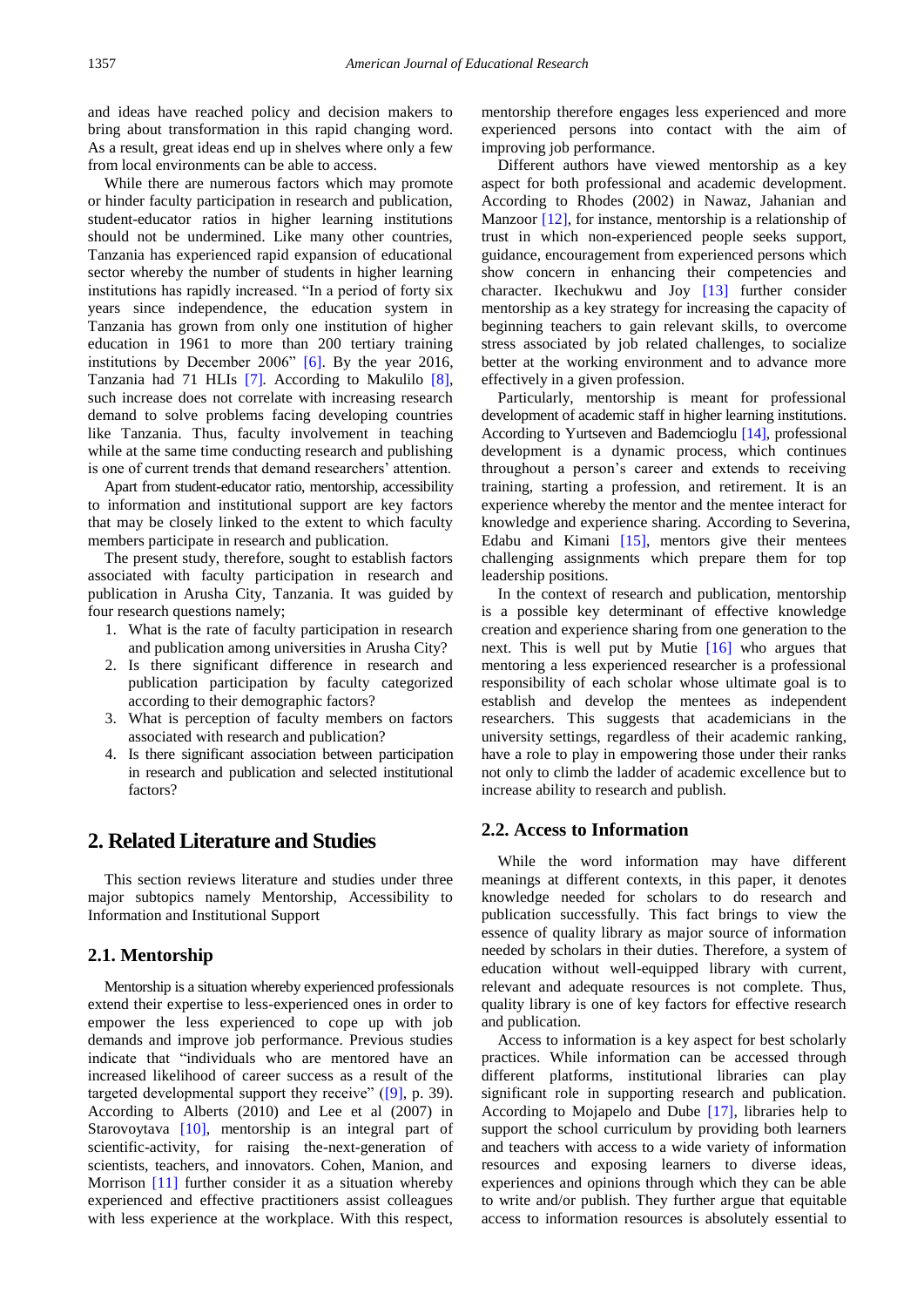enable *learners* to execute their curriculum-related tasks and activities.

Information access refers to an entire range of possibilities for making information and information services available to the users. According to Simmonds, Andaleed and Sead (2001) in Dramini [\(\[18\],](#page-8-7) p. 119), "libraries are ... the "heart" of academic institutions, providing a base venue from which students and faculty members can conduct research and advance knowledge." Furthermore, it is argued that "academic libraries typically identify research ... as a central pillar in mission [\(\[19\],](#page-8-8) p. 37). It is from this background that access to information is linked to research and publication.

According to Kamal and Othman [\[20\],](#page-8-9) institutional information centre is a generator for creating a knowledge society and a promoter for information literacy in line with rapid development of information and communication technology. Previous studies have indicated a need to hear views from consumers of library services and other stakeholders on the quality of the information centres so that necessary recommendations can be made for regular improvement. Particularly, Aluwunmi, Durodola and Ajayi [\(\[21\],](#page-8-10) 41) argue that "there is a need for service providers to consistently measure the performance of educational facilities' service quality - particularly library services." According to Dlamini (2005), when library service providers fail to improve customer services, they will end up having no customers.

## **2.3. Institutional Support**

Institutional Support can be referred to as a situation whereby the organizational management helps its employees to fulfil their duties. In the context of professional development, Chan and Auster (2004, p. 270) in Kont and Jantson [\[22\]](#page-8-11) consider "institutional support *as* the perception that managers and supervisors in the organization actively support employees in their updating efforts." They further regard managerial support as a significant factor in the participation of employees in training and development activities. They then call upon managers and supervisors to act as gatekeepers to training and development opportunities of their employees. In the context of this assertion, while there any numerous ways through which training and development can take place in higher learning institutions, participation in research and publication is the most important channels in which worldwide scholars can read and share information not only for self development but also for the development of other scholars.

Particularly, institutional support is one of important determiners for effective research innovation and publication. This is indicated by Zhang, Wang, Zhao and Zhang [\[23\]](#page-8-12) whose research findings in China came up with a conclusion that institutional support positively affects product and process innovation and firm performance. While it is clear that conducting a research involves both time and financial resources, financial support can be highly appreciated by scholars in their effort to fulfil their research engagement. According to a group of researchers who conducted a study in Malawi about challenges facing researchers, expenses involved in research and publication are of great concern to

researchers. Particularly, key challenges cited by survey respondents included lack of funds to cater for research and publication costs [\[24\].](#page-8-13) In response to this challenge, Bay and Cregio (2013) recommend that the top management of educational institutions should allocate significant budget to cater for the needs of the researchers in conducting their research projects. This therefore suggests that while universities demand educators to publish in order to realize professional development, research and publication should be given first priority in the institutional budget.

When university educators experience the support from the institutional administration, they gain motivation to fulfil the institutional goals and objectives. It is also true that when the institution does not support the effort of workers, the workers may get discouraged and fulfilment of intended goals may be hindered. This can be seen in the study findings of Opoku-Asare, Agbenatoe and deGraft-Johnson [\(\[25\],](#page-8-14) p. 121) about institutional support and student achievement that "weak institutional support discourage the teaching of practical lessons, including fieldtrips to derive aesthetic experiences from community resources."

# **3. Research Methodology**

The present study employed quantitative research approach. According to Mugenda and Mugenda  $([26]$ , p. 156), "quantitative research includes designs, techniques and measures that produce discrete numerical or quantifiable data." With this regard, the collection of data involved closed-ended items in a self administered questionnaire.

## **3.1. Research Design**

The study employed survey research design. According to Koul [\(\[27\],](#page-8-16) p. 434), "survey studies are conducted to collect detailed description of existing phenomena with the intent of employing data to justify current conditions and practices or to make more intelligent plans for improving them." According to Ahuja [\[28\],](#page-8-17) survey involves a systematic and comprehensive study of a particular community organization or group in order to analyze a particular social problem so that to give appropriate recommendations. Cresswell [\[29\]](#page-8-18) further considers survey as a popular design in education, used to collect data from a sample using questionnaires to describe the attitude, opinions, behaviours and characteristics of the population. With this regard, appropriate sampling was done.

## **3.2. Population and Sampling**

Since the City of Arusha has seven institutions of higher learning that offer degree programs, three universities with a total number of 125 faculty members were randomly selected to constitute the sample for participation in the study. The researcher distributed self administered questionnaires to all faculty members of which 97 (76.8%) returned the questionnaire. Six questionnaires were spoiled and therefore only 91 questionnaires were suitable for use in data analysis.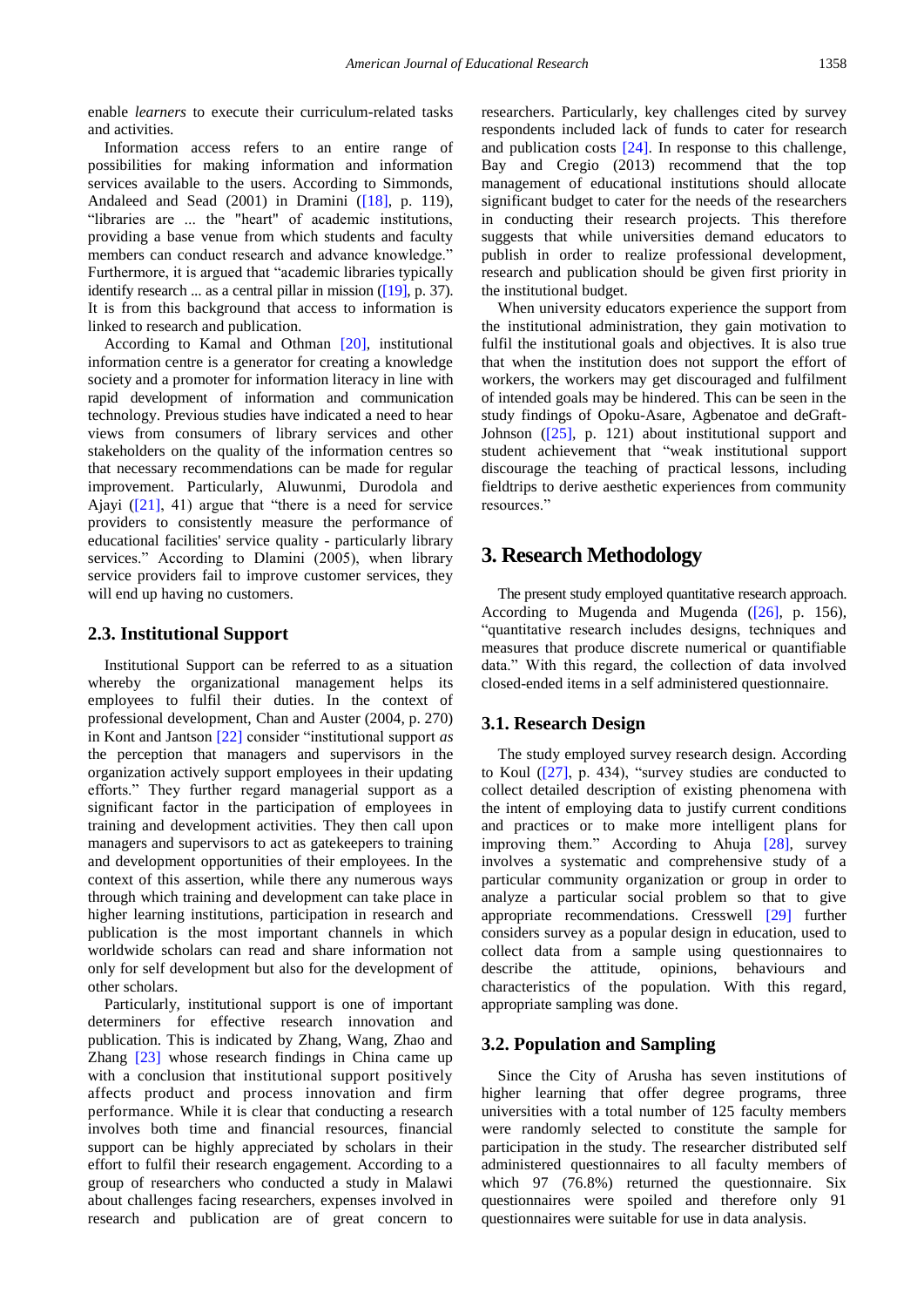## **3.3. Validity and Reliability**

According to Ahuja [\[28\],](#page-8-17) validity is ability for an instrument to produce findings that are in agreement with conceptual or theoretical values or success of the scale to measure what is meant to be measured. The questionnaires' validity was ensured through expert judgment. One research expert from the University of Arusha was pinpointed to check the questionnaire and give advice on its content suitability for data collection. Suggestions given were implemented accordingly prior to pilot study.

Reliability is defined by Ahuja [\[28\]](#page-8-17) as ability of an instrument to produce consistent or reliable findings. Before data analysis, the questionnaire responses were coded to the SPSS for testing the Cronbach's Alpha. The cut off point for acceptable reliability was .700.

**Table 1. Instrument Reliability Results**

<span id="page-3-0"></span>

| SN | <b>Variable In Ouestion</b>          | Cronbach's<br>Alpha | <b>Comment</b> |
|----|--------------------------------------|---------------------|----------------|
| 1. | Participation in Research            | .740                | Reliable       |
| 2. | <b>Institutional Support</b>         | .859                | Reliable       |
| 3. | Research Mentorship                  | .909                | Reliable       |
| 4. | <b>Quality of Information Centre</b> | .910                | Reliable       |

As indicated in [Table 1,](#page-3-0) the reliability analysis yielded Cronbach's Alpha of .740 for Participation in Research, .859 for Institutional Support, .909 for Research Mentorship and .910 for Quality of Information centre. Therefore, results justified the use of the questionnaire for data collection.

## **3.4. Data Analysis Procedures**

In this study, quantitative approach was employed in the analysis of the questionnaire items which were in the four- likert scale with responses ranging from strongly agree (4), agree (3), disagree (2) and strongly disagree (1). The mean scores were interpreted as follows:  $3.50-4.00 =$ strongly agree,  $2.50-3.49$  = agree,  $1.50-2.49$  = disagree and 1.00-1.49 = strongly disagree. Descriptive Statistics established mean scores and standard deviation responses while t-test and Pearson Product Moment Correlational Coefficient tested differences and associations among variables under investigation.

## **3.5. Ethical Considerations**

Before data was collected in the field, the researcher sought for permission from the government authorities. He wrote the letter to the Arusha Regional Administrative Secretary who gave permission for data to be collected within specified time. After this permission, the researcher moved from one institution to another, introducing himself to the administration of particular institutions before the distribution of the questionnaires.

## **4. Data Analysis and Interpretation**

Analysis of data was guided by four research questions. Research question One and Three were analyzed through descriptive statistics in terms of mean scores and standard deviations while research questions number two and four called for testing of hypotheses and therefore were analyzed through inferential statistical tools namely t-test and Pearson Product Moment Correlational Coefficient respectively.

**Research Question 1:** What is the rate of faculty participation in research and publication among universities in Arusha City?

This research question sought to establish the rate of faculty participation in research and publication. Perceptions of respondents were indicated by mean scores which were interpreted as follows:  $3.50-4.00 =$  strongly agree,  $2.50 - 3.49 =$  agree,  $1.50 - 2.49 =$  disagree and  $1.00 1.49$  = strongly disagree.

As it can be observed in [Table 2,](#page-3-1) the overall mean score for faculty participation in research and publication was 2.67, which is within the agreement zone (2.50-3.49). This suggests that faculty members generally agreed that they participate in research and publication. This is worth noting as "research constitutes a fundamental activity within Higher Education and, for many institutions, comprises a major revenue income stream" [\[1\].](#page-7-0) This further indicates that faculty members do not concentrate on teaching only but they do research and publish findings.

**Table 2. Rate of Educators' Participation in research and Publication**

<span id="page-3-1"></span>

| <b>SN</b> | <b>Item</b>                                                          | Mean<br>Score | <b>Interpretation</b> |
|-----------|----------------------------------------------------------------------|---------------|-----------------------|
| 1.        | I attend research seminars, workshops<br>and conferences             | 3.14          | Agree                 |
| 2.        | In my history, I have published<br>research article or book chapter. | 2.91          | Agree                 |
| 3.        | I actively participate in research and<br>publication activities.    | 2.82          | Agree                 |
| 4.        | I have prepared instructional manual<br>for use in my classes        | 2.75          | Agree                 |
| 5.        | Currently, I am engaged in a research<br>project                     | 2.66          | Agree                 |
| 6.        | I have presented a paper in research<br>conferences.                 | 2.62          | Agree                 |
| 7         | I have been a reviewer of academic<br>research journal               | 2.44          | Disagree              |
| 8         | In my history, I have published a book                               | 1.95          | Disagree              |
|           | <b>Overall Mean Score</b>                                            | 2.67          | Agree                 |

Furthermore, it was deemed necessary to analyze the mean scores for each item about faculty participation in research and publication. As seen in [Table 2,](#page-3-1) item number one to seven were rated between 2.50 and 3.49 denoting agreement. Particularly, respondents agreed that they actively participate in research and publication (2.82), currently they are engaged in research projects (2.66), they attend research seminars, workshops and research conferences (3.14), in their history, they have published research article or book chapters (2.91), they have prepared instructional manuals for use in classes (2.75) and they have presented papers in research conferences. As argued by Cotrlik, Bartlett, Higgins and Williams [\[2\],](#page-7-1) participation in research is one of key means to evaluate faculty members'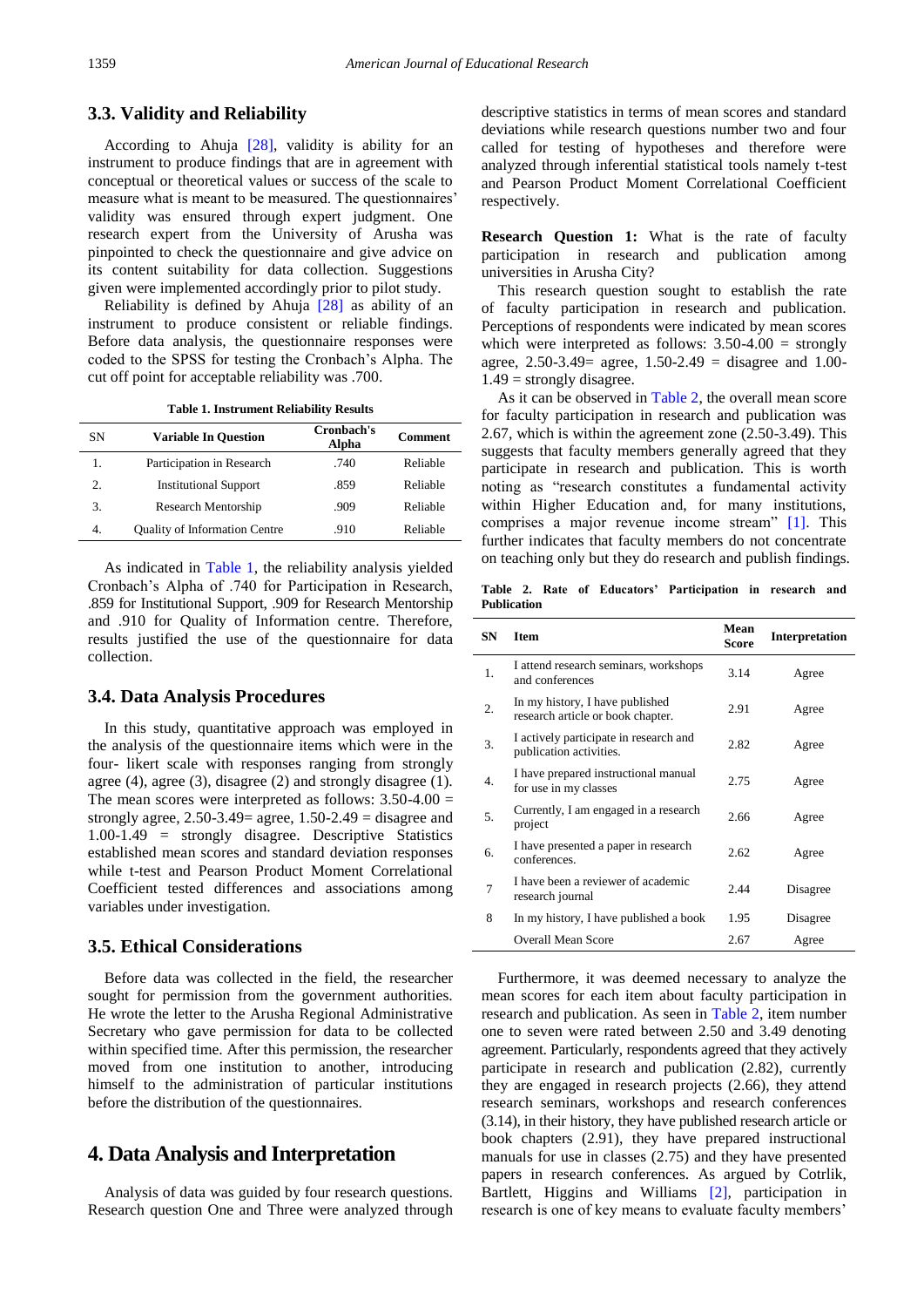efficiency. Furthermore, research productivity plays a major role in attaining success in academia as it relates to promotion and tenure, salary, and the fringe benefits of the profession. These findings therefore suggest proper functioning of higher learning institutions in Arusha City. It is also an indicator of efficient service rendered by faculty members in universities under investigation

On the contrary, item number seven and eight were rated between 1.50 and 2.49. This is within the disagreement zone. Particularly, they have never been reviewers of academic journals (2.44) and in their history they have never published a book. This means that participation in research and publication is limited to writing of journal articles, book chapters and instructional manuals. This suggests a need to sensitize participation in book writing and engagement in peer review tasks.

**Research Question 2:** Is there significant difference in participation in research and publication by faculty categorized according to their demographic factors?

This research question called for testing of a null hypothesis which states: Ho1: *there is no significant difference in participation in research and publication by faculty categorized according to their demographic factors.*

The researcher sought to establish differences in faculty participation in research and publication in terms by nature of institutions, genders, age, academic ranking and positions.

## **Participation by Nature of Institution**

This section sought to compare the rate of participation in research and publication by faculty members between private and public institutions. As indicated in [Table 3,](#page-4-0) the mean score for the two groups tallied at 2.67. Furthermore, t-test for equality of means yielded the Sig. of .996 which is greater than the critical value and therefore suggests no significant difference between private and public universities in the rate of faculty participation in research and publication. This is against Makulilo [\[8\]](#page-7-7) whose study findings revealed that private universities in Tanzania do not carry out research activities and they have no records showing that they have ever carried out research activities except those theoretical papers by students. Observation schedule in one of private universities under investigation

revealed more than 70 journal articles, books and book chapters published by faculty members within five years. **Participation by Gender**

As far as gender is concerned, the mean score for males was 2.75 while that of their female counterparts was 2.38. The t-test for equality of means was .028 which is lesser than the critical value (.05) suggesting rejection of the sub null hypothesis. Thus drawing an inference that there is a significant difference in participation in participation in research and publication by faculty members categorized according to their genders. While male respondents agreed that they participate in research and publication activities (2.75), females disagreed. This suggests that gender is a determining factor for faculty members to participate in research and publication.

### **Participation by Age**

As far as age is concerned, the mean score for faculty members within forty years old and below was 2.54 denoting agreement, while that of faculty members of 41 years old and above was 2.81 which is equally denoting agreement. The t-test for equality of means was .056 which is greater than the critical value suggesting acceptance of the sub null hypothesis. Thus drawing an inference that there is no significant difference in participation in research and publication by faculty members categorized according to their age. Therefore, age is not a determining factor for faculty members' participation in research and publication.

## **Participation by Academic Rank**

As far as academic ranking is concerned, the mean score for Tutorial Assistants and Assistant Lecturers was 2.45 denoting disagreement, while that of their lecturer and Senior Lecturer counterparts was 2.96 denoting agreement. The t-test for equality of means was .000 which is lesser than the critical value suggesting rejection of the sub null hypothesis. Thus drawing an inference that there is a significant difference in participation in research and publication by faculty members categorized according to their academic ranks. While Lecturers and Senior Lecturers agreed that they participate in research and publication activities, Tutorial Assistants and Assistant Lecturers disagreed. This suggests that academic rank is a determining factor for faculty participation in research and publication.

| Table 3. Participation in Research and Publication by Demographic Factors |  |  |  |  |  |  |  |  |  |  |  |  |
|---------------------------------------------------------------------------|--|--|--|--|--|--|--|--|--|--|--|--|
|---------------------------------------------------------------------------|--|--|--|--|--|--|--|--|--|--|--|--|

<span id="page-4-0"></span>

| DEMOGRAPHIC FACTOR             | <b>MEAN SCORE</b> | LEVENE'S TEST FOR EQUALITY OF<br><b>VARIANCE</b> | <b>T-TEST FOR EQUALITY OF</b><br><b>MEANS</b> |
|--------------------------------|-------------------|--------------------------------------------------|-----------------------------------------------|
| <b>Nature of Institution</b>   |                   |                                                  |                                               |
| Private Universities           | 2.67              | .891                                             | .996                                          |
| <b>Public Universities</b>     | 2.67              |                                                  |                                               |
| <b>Gender of Respondents</b>   |                   |                                                  |                                               |
| Male                           | 2.75              | .308                                             | .028                                          |
| Female                         | 2.38              |                                                  |                                               |
| <b>Age of Respondents</b>      |                   |                                                  |                                               |
| 40 years and Below             | 2.54              | .972                                             | .056                                          |
| 41 years and Above             | 2.81              |                                                  |                                               |
| <b>Academic Rank</b>           |                   |                                                  |                                               |
| Tutorial/Assistant Lecturer    | 2.45              | .368                                             | .000                                          |
| Lecturers & Senior Lecturers   | 2.96              |                                                  |                                               |
| <b>Position of Respondents</b> |                   |                                                  |                                               |
| Leaders and Administrators     | 2.73              | .044                                             | .510                                          |
| <b>Faculty Members</b>         | 2.63              |                                                  |                                               |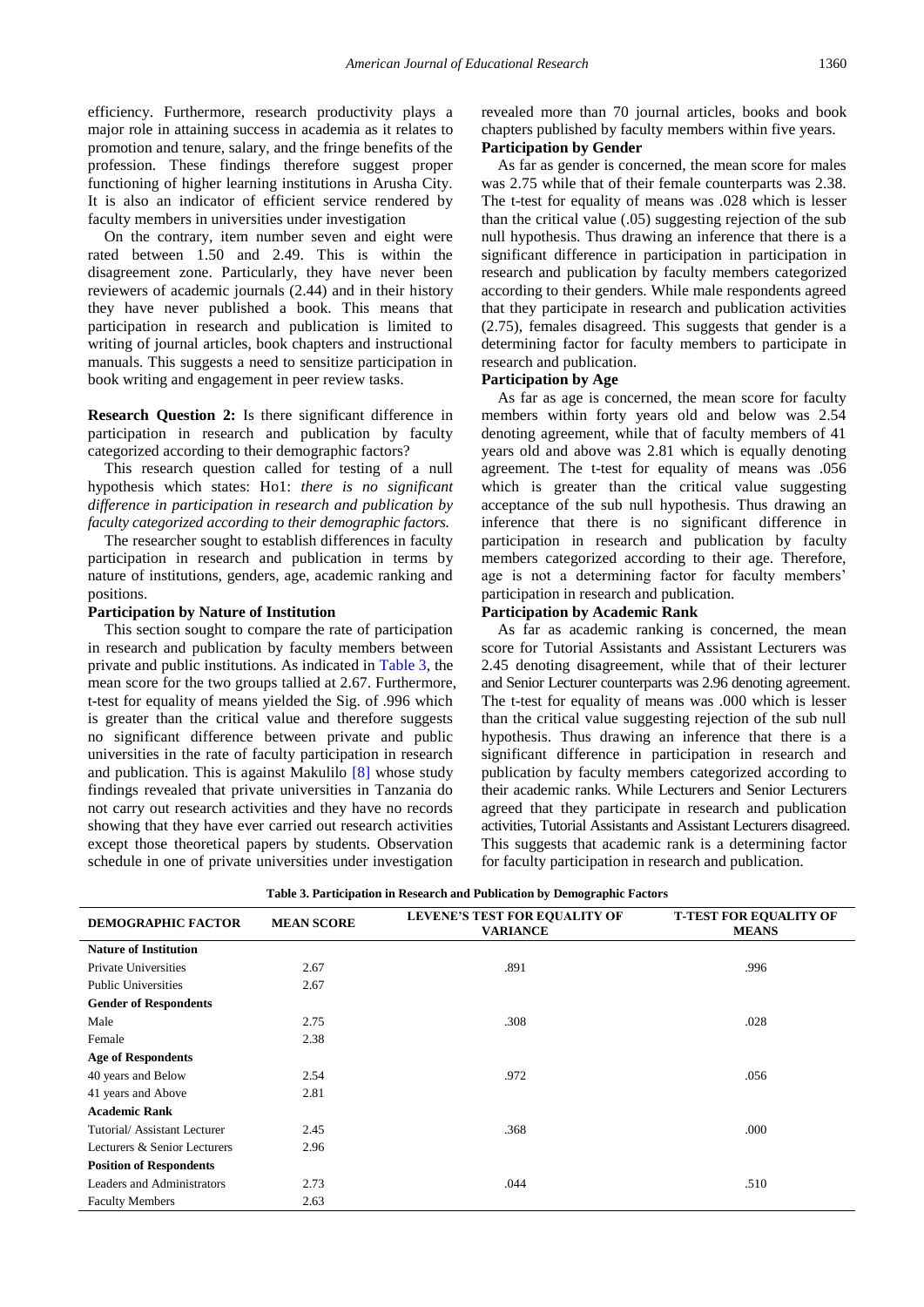#### **Participation by Position**

Finally, as far as position is concerned, the mean score for leaders and administrators was 2.73 while that faculty members was 2.63. The t-test for equality of means was .510 which is greater than the critical value suggesting acceptance of the sub null hypothesis. Thus drawing an inference that there is no significant difference in participation in research and publication by faculty members categorized according to their positions. Therefore, position is not a determining factor for faculty members' participation in research and publication.

**Research Question 3:** What is the perception of faculty members on existence of mentorship, quality Information Centre and Institutional Support?

**Table 4. Perception of Factors Associated with Research and Publication**

<span id="page-5-0"></span>

| SN | Variable                            | Mean<br>Score | Std<br><b>Deviation</b> | <b>Interpretation</b> |
|----|-------------------------------------|---------------|-------------------------|-----------------------|
| 1. | Mentorship                          | 2.73          | .645                    | Agree                 |
| 2. | Quality of<br>Information<br>Centre | 2.68          | .636                    | Agree                 |
| 3. | Institutional<br>Support            | 2.36          | .606                    | Disagree              |

In order to answer this question, it was important to establish the mean scores of key variables in this study. The mean scores were interpreted under the following zones of agreement or disagreement: 3.50-4.00 = strongly agree, 2.50-3.49= agree, 1.50-2.49 = disagree and 1.00-1.49 = strongly disagree.

According to [Table 4,](#page-5-0) mentorship (M=2.73) and Information Centre Quality (M=2.68) were rated within the agreement zone signifying that faculty members perceived existence of mentorship quality information centre. On the contrary, respondents' Mean Score for Institutional Support was 2.36 which is within the disagreement zone, meaning faculty members generally disagreed that their institutions support research and publication activities.

The researcher went further to determine the extent to which specific items in each of the three factors was perceived by educators:

## **Findings on Mentorship**

As reflected in [Table 5,](#page-5-1) responses of faculty members to the top six items ranged between 2.50 and 3.49 denoting agreement. The overall mean score of 2.73 also indicate the same. Particularly, respondents agreed that their institutions have research experts (3.10), there are colleagues from other institutions who inspire them to publish (3.02), there are senior researchers in their institutions (2.92) and they are surrounded by colleagues who publish. This suggests mentorship culture existing in institutions under investigation. This is worth noting because "individuals who are mentored have an increased likelihood of career success as a result of the targeted developmental support they receive" [\(\[9\],](#page-7-8) p. 39).

Furthermore, respondents agreed that there are senior researchers who inspire them to publish (2.70) but they disagreed that senior researchers are willing to coach their juniors. This therefore suggests that the role of senior researchers in mentorship is limited to encouraging juniors to publish without necessarily coaching them how to do research and publish. Respondents further disagreed that in their institutions there is a spirit of research collaboration and that they collaborate with those with less experience in research activities. This suggests that either research is conducted individually or faculty members of similar ranking conduct research together without collaborating with those under or above their academic ranks.

## **Quality of Information Centre**

The overall mean score for Quality of Information Centre variable as reflected in [Table 6](#page-6-0) was 2.68 which is within the agreement zone. This suggests that respondents generally agreed that information centres at their particular institutions are of good quality for effective research and publication activities.

Likewise, the first eight items fall within the agreement zone. Particularly, faculty members agreed that it is easy to access materials in the library (2.94), that the libraries are well organized (2.84) and that there is customer care in their institutional libraries (2.76). This suggests that library workers in institutions under investigation not only ensure proper arrangement of library materials in such a way that books and other sources of information can be easily accessed but also extends good customer care to the readers in the libraries.

Furthermore, faculty members agreed that libraries have materials related to their fields of specialisation (2.67). They also agreed that they can access theses and dissertations (2.63) as well as online journals (2.62) and print journals (2.54). This is something worth noting as availability of dissertations, print and online journals gives access to faculty members to explore what has been accomplished by previous researchers and assist them to make informed decision on areas they can choose in their research activities.

| Table 5. Perception of Respondents on Mentorship |  |  |
|--------------------------------------------------|--|--|
|--------------------------------------------------|--|--|

<span id="page-5-1"></span>

| <b>SN</b> | <b>Item</b>                                                            | <b>Mean Score</b> | Interpretation |
|-----------|------------------------------------------------------------------------|-------------------|----------------|
| 1.        | My institution has research experts                                    | 3.10              | Agree          |
| 2.        | There are colleagues from other institutions who inspire me to publish | 3.02              | Agree          |
| 3.        | There are senior researchers in my institution                         | 2.92              | Agree          |
| 4.        | My colleagues are happy to see me publish                              | 2.90              | Agree          |
| 5.        | I am surrounded by colleagues who publish                              | 2.81              | Agree          |
| 6.        | There is a senior researcher who inspires me to publish                | 2.70              | Agree          |
|           | Senior researchers are willing to coach their juniors                  | 2.48              | Disagree       |
| 8         | In my institution there is a spirit of research collaboration          | 2.47              | Disagree       |
| 9.        | I collaborate with those with less experience in research activities   | 2.44              | Disagree       |
|           | <b>Overall Mean Score</b>                                              | 2.73              | Agree          |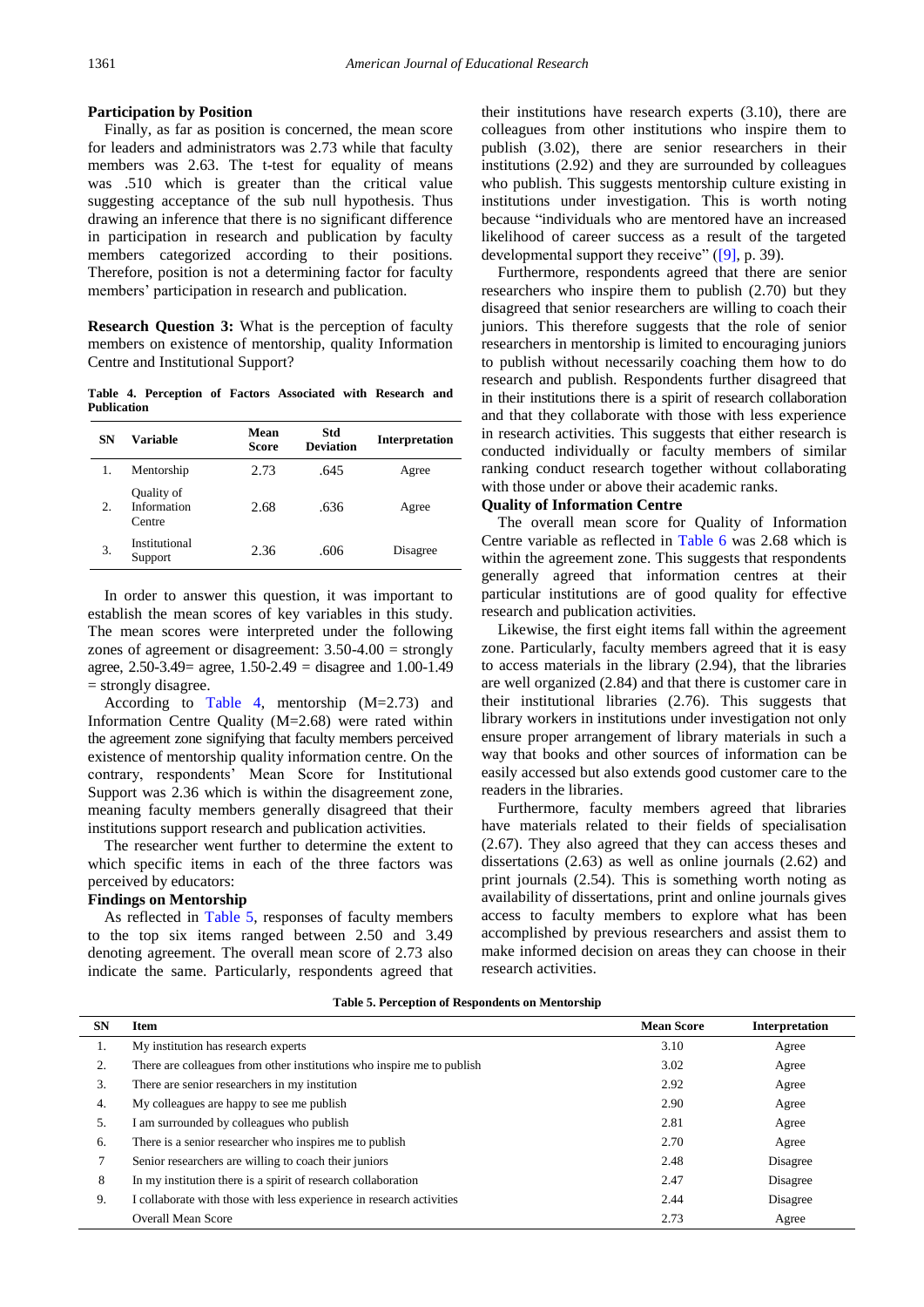5. I can access theses and dissertations in my institutional library 2.63 Agree 6. I can access online journals in my institutional library 2.62 Agree 7. I can access print journals in my institutional library 2.54 Agree 8. The library is sourced with current publications 2.47 Disagree 9. There is a variety of publications in the library 2.45 Disagree **Overall Mean Score 2.68 Agree**

<span id="page-6-0"></span>

|    | Table 6. Perception of Respondents on Quality of Information Centre |                   |                |  |  |  |  |
|----|---------------------------------------------------------------------|-------------------|----------------|--|--|--|--|
| SN | <b>Item</b>                                                         | <b>Mean Score</b> | Interpretation |  |  |  |  |
|    | It is easy to access materials in the library                       | 2.94              | Agree          |  |  |  |  |
| 3. | The library is well organized                                       | 2.84              | Agree          |  |  |  |  |
|    | There is customer care in my institutional library                  | 2.76              | Agree          |  |  |  |  |
| 4. | Library has materials related to my field of specialization         | 2.67              | Agree          |  |  |  |  |

| However, the mean score of the last two items in Table        |
|---------------------------------------------------------------|
| 6 was between 1.50 and 2.49, denoting disagreement.           |
| Particularly, respondents disagreed that the libraries are    |
| sourced with current publications (2.47) and that there is a  |
| variety of publications in the libraries (2.45). This         |
| indicates that the libraries have outdated materials and      |
| those materials are not of various types. Therefore, there is |
| need for educational institutions to ensure availability of   |
| current literature of various types.                          |

#### **Institutional Support**

As far as institutional support is concerned, the overall mean score was 2.36. This denotes disagreement that institutions under investigation support research and publication activities. When we look at specific items, it is clear that faculty members agreed that their institutions have research and publication policy (2.98) but the policy is not known (2.45). This indicates lack of awareness of research and publication policies in higher learning institutions under investigation. They also agreed that institutional leadership encourages faculty members to publish (2.85), research conferences and workshops take place in their institutions (2.61) and the institutions follow up publication trends of faculty members (2.50).

Disagreement of institutional support was further indicated

by mean score of the last four items in [Table 7](#page-6-1) in which faculty members disagreed that institutions gives tokens of appreciation to those who publish (2.33). They also disagreed that institutional budget consider research and publication (2.07), and that institutions sponsor research conference attendance (2.03) and publication (1.94).

**Research Question 4:** Is there significant association between participation in research and publication and selected institutional factors?

This research question called for testing of a null hypothesis which states: *there is no significant association between research and publication and selected institutional factors*.

The hypothesis was tested by Pearson product Moment Correlational Coefficient in order to reveal whether selected institutional factors have any association with research and publication. As seen in [Table 8,](#page-6-2) the study did not establish any association between participation in research and publication and the institutional factors namely; Institutional Support, mentorship and information centre quality. However, with significant correlations at the .01 level (2-tailed), we reject the null hypothesis and establish significant association between the following variables:

<span id="page-6-1"></span>

| <b>SN</b> | Item                                                                | <b>Mean Score</b> | Interpretation  |
|-----------|---------------------------------------------------------------------|-------------------|-----------------|
|           | My institution has research and publication policy.                 | 2.98              | Agree           |
| ۷.        | Research and publication policy is known to faculty members.        | 2.45              | Disagree        |
| 3.        | Institutional leadership encourages faculty members to publish.     | 2.85              | Agree           |
| 4.        | Research conferences and workshops take place at my institution     | 2.61              | Agree           |
| 5.        | My institution follows up publication trends of faculty members     | 2.50              | Agree           |
| 6.        | My institution gives tokens of appreciation to faculty who publish. | 2.33              | Disagree        |
| 7.        | My Institutional budget considers research and publication.         | 2.07              | Disagree        |
| 8.        | My institution sponsors research conference attendance              | 2.03              | Disagree        |
| 9.        | My institution sponsors faculty members to publish                  | 1.94              | Disagree        |
|           | <b>Overall Mean Score</b>                                           | 2.36              | <b>Disagree</b> |

**Table 7. Perception of Respondents on Institutional Support**

| Table 8. Association between Participation and Selected Institutional Factors |  |  |
|-------------------------------------------------------------------------------|--|--|

<span id="page-6-2"></span>

|                                   |                     | Research and Publication | <b>Institutional Support</b> | Mentorship | <b>Information Centre Quality</b> |
|-----------------------------------|---------------------|--------------------------|------------------------------|------------|-----------------------------------|
|                                   | Pearson Correlation |                          | .124                         | .205       | .027                              |
| Research and Publication          | $Sig. (2-tailed)$   |                          | .242                         | .051       | .802                              |
|                                   | N                   | 91                       | 91                           | 91         | 91                                |
|                                   | Pearson Correlation | .124                     |                              | $.663**$   | $.467**$                          |
| <b>Institutional Support</b>      | $Sig. (2-tailed)$   | .242                     |                              | .000       | .000                              |
|                                   | N                   | 91                       |                              | 91         | 91                                |
|                                   | Pearson Correlation | .205                     | $.663$ <sup>*</sup>          |            | $.524^{*}$                        |
| Mentorship                        | $Sig. (2-tailed)$   | .051                     | .000                         |            | .000                              |
|                                   | N                   | 91                       | 91                           | 91         | 91                                |
|                                   | Pearson Correlation | .027                     | .467                         | .524       |                                   |
| <b>Information Centre Quality</b> | $Sig. (2-tailed)$   | .802                     | .000                         | .000       |                                   |
|                                   | N                   | 91                       | 91                           | 91         | 91                                |

\*\*. Correlation is significant at the 0.01 level (2-tailed).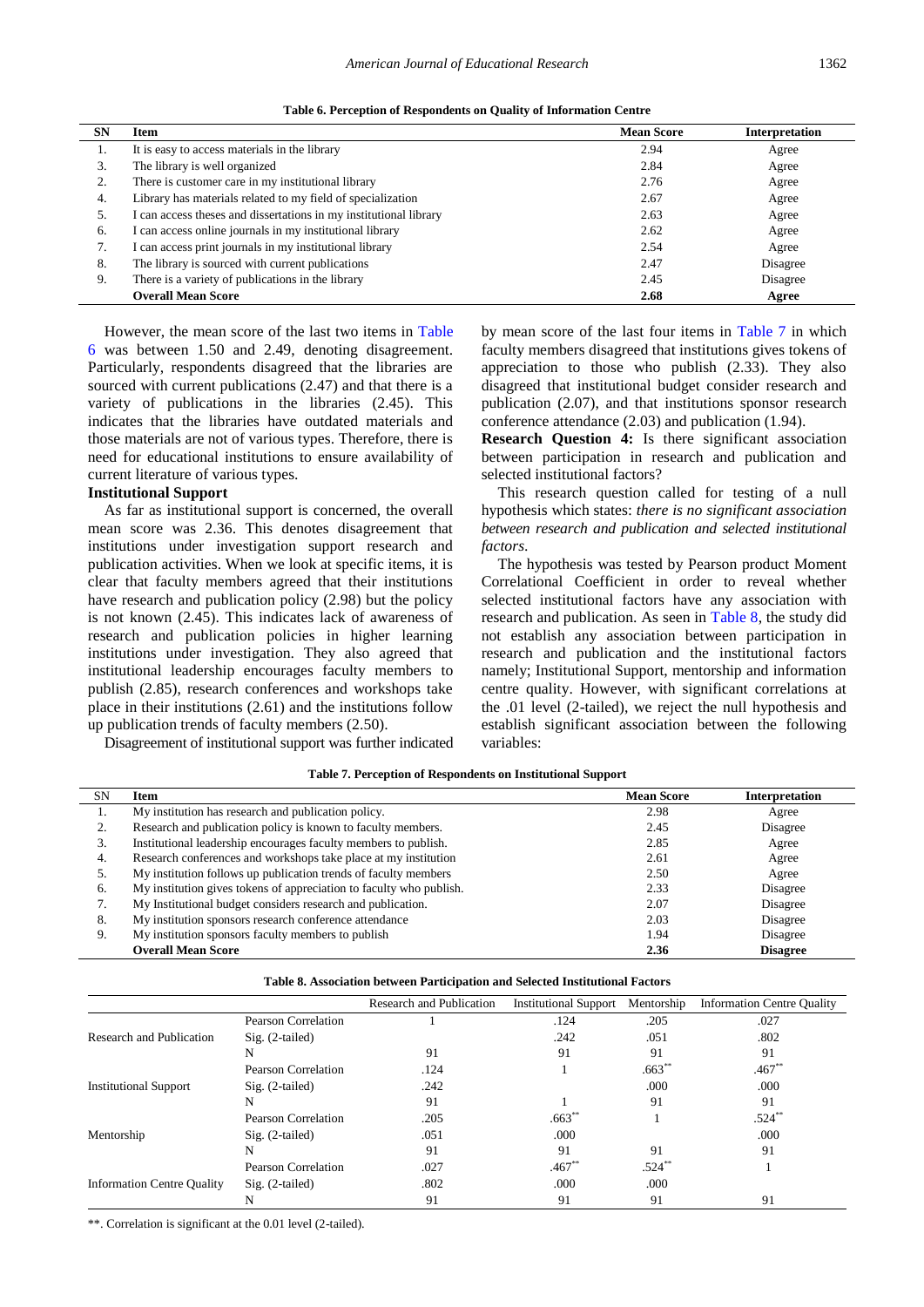**Mentorship and Institutional Support:** There is a positive yet moderate (.663) correlation between mentorship and institutional support. This suggests the more the institutional support, the more the mentorship. This means effective mentorship will take place when the higher learning institutions support research and publication activities. In other words, the intensity of mentorship depends on the extent to which institutions support research and publication activities.

**Information Centre Quality and Institutional Support:** There is also a positive yet moderate (.467) correlation between Information Centre Quality and institutional support. This suggests the more the institutional support, the better the quality of the Information Centre. This means the quality of the information centre increases when the institutions give support. In other words, the quality of the information centres depends on the extent to which the institutions gives support.

**Mentorship and Information Centre Quality:** There is a positive and moderate (.524) correlation between mentorship and Information Centre Quality. This suggests the better the information centre quality, the more the mentorship takes place. This means mentorship intensity increases when the quality of information centre increases. This is due to the fact that when the quality of the information centre is good, it will be easier for junior researchers to read, write and publish under the guardianship of more experienced researchers.

## **5. Conclusions and Recommendations**

## **5.1. Conclusions of the Study**

Based on findings and discussion in this study, the researcher came up with the following conclusions:

- 1. Generally faculty members participate in research and publication through engagement into specific research projects, attendance to research seminars, workshops and conferences, publishing research articles, books and book chapters and presenting papers in research conferences. Engagement in research and publication, however, is more often limited to writing of journal articles, book chapters and instructional manuals at the expense of book writing and involvement in editorial activities.
- 2. Nature of institution (public or private), age and position do not determine the rate of participation in research and publication. Gender and academic ranking, however, were perceived to determine participation in research and publication as males, lecturers and senior lecturers significantly participated in research and publication more often than their female, Tutorial Assistant and Assistant Lecturer counterparts.
- 3. There is an existence of mentorship and quality information centers to support research and publication. The role of senior researchers as mentors, however, is limited to encouraging juniors to publish without necessarily coaching them how to do research and publish.
- 4. Institutional support for research and publication is non-existent due to lack of awareness of research

policies by faculty members and non-availability of material, moral and financial support from the institutional leaderships.

5. Involvement in research and publication activities does not correlate with institutional support, mentorship and Information Centre Quality. However, Institutional support positively influences mentorship and information centre quality.

## **5.2. Recommendations of the Study**

Based on above conclusions of the study, the researcher came up with the following recommendations:

- 1. Institutional leaderships need to encourage faculty members to engage into book writing projects and editorial activities rather than confining themselves into journal article, book chapters and attendance in research conferences, seminars and workshops.
- 2. There is need to empower female educators, Tutorial Assistants and Assistant Lecturers to increase rate of participation in research and publication. This can be achieved through effective mentorship and practical coaching from more experienced researchers to those with less experience.
- 3. Institutional leaderships need to create and or increase awareness of research and publication policies to faculty members and extend material, moral and financial support to faculty members in their research and publication projects.
- 4. Institutional support should be maximized in order to increase the quality of mentorship and improve the quality of information centre services.

# **References**

- <span id="page-7-0"></span>[1] Anastatios, T., Cleo, S., Effie, Olivier, P., and George, M. (2013). Institutional Research Management using an Integrated Information System. Elsevier, 73(2013), 518-525.
- <span id="page-7-1"></span>[2] Cotrlik, J. W, Bartlett, J. E., Higgins, C. C and Williams, H. A. (2002). Factors Associated with Research Productivity of Agricultural Education Faculty. Journal of Agricultural Education, 43(3), 1-10.
- <span id="page-7-2"></span>[3] Inter University Council for East Africa Newsletter Vol. 40, March, 2010, pp. 14 and 15.
- <span id="page-7-3"></span>[4] Ngussa B.M, Muneja, M. (2015). Trends in Research Collaboration: Experiences in Tanzanian Institutions of Higher Learning. International Journal of Academic Research in Business and Social Sciences, 4 (6), 151-157.
- <span id="page-7-4"></span>[5] Ngussa, B. M. (2018). Activities Taking Place in the Journal of Research Innovation and Implications in Education. Journal of Research Information and Implication in Education Newsletter Vol. 1, Issue 2, 2018, 1-12.
- <span id="page-7-5"></span>[6] Msolla, P. (2018). Issues in Higher Learning Institutions in Tanzania. Retrieved on 27th April, 2018 from http://siteresources.worldbank.org/ INTWBISFP/Resources/0\_Prof\_Msolla.pdf.
- <span id="page-7-6"></span>[7] Tanzania Commission for Universities (2016). List of Higher Learning Institutions in Tanzania. http://www.tcu.go.tz/.
- <span id="page-7-7"></span>[8] Makulilo, V. B. (2012). The proliferation of private universities in Tanzania: Quality compromised? *Wudpecker Journal of Educational Research, 1*(4), 51-66.
- <span id="page-7-8"></span>[9] Balu, L. and James, L. (2017). Facilitating Protégé Career Development through Skills of Mentors. Journal of Education and Practice, 8(4), 39-44.
- <span id="page-7-9"></span>[10] Starovoytava (2017). Scientific Research, Writing, and Dissemination (Part 2/4): Barriers to Effective-Research, at Engineering-School. Journal of Education and Practice, 8(25), 1-28.